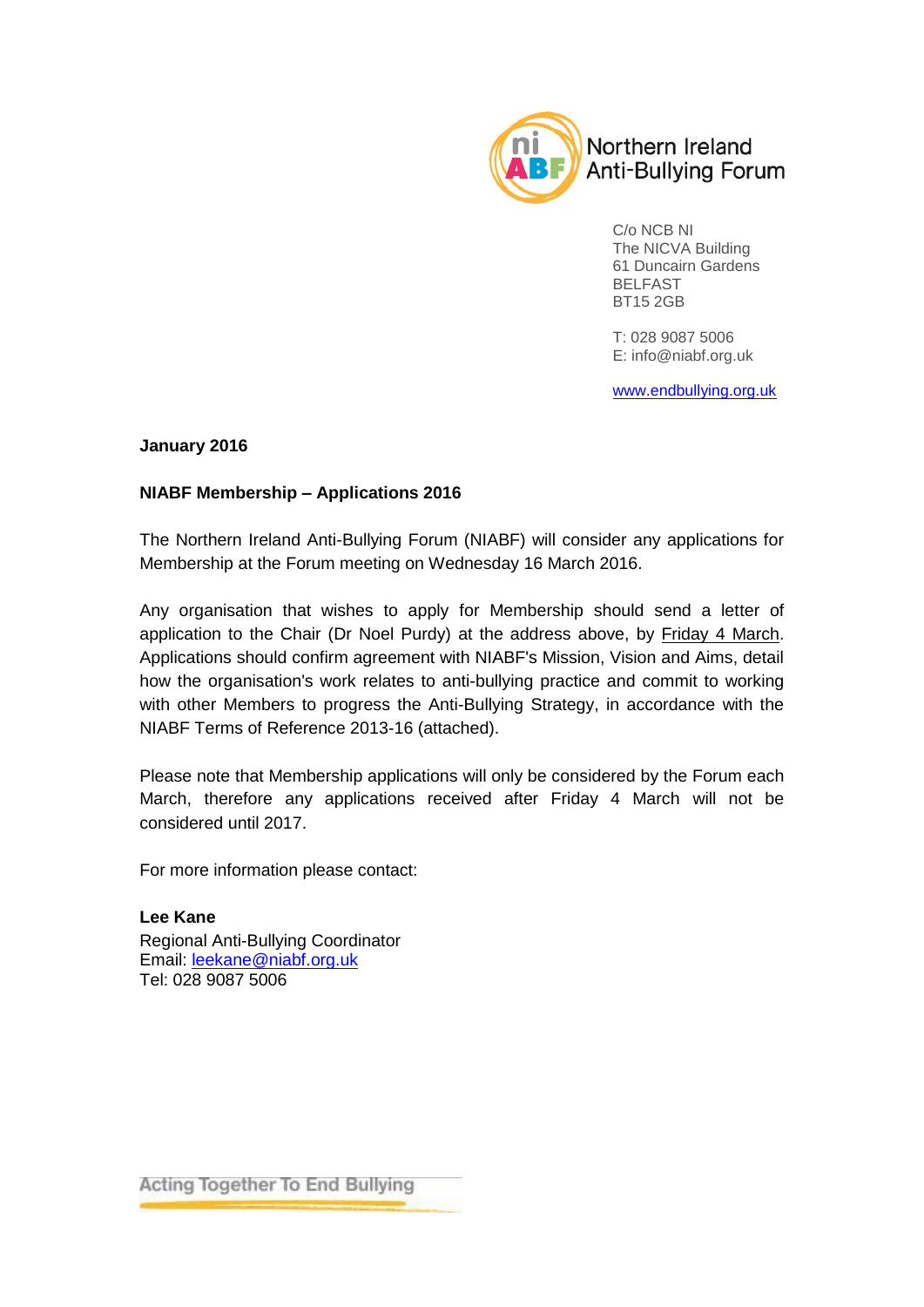

# **Terms of Reference 2013-16**

**The Northern Ireland Anti-Bullying Forum defines bullying as the repeated use of power by one or more people intentionally to harm, hurt or adversely affect the rights and needs of another or others.**

## **1. The Northern Ireland Anti-Bullying Forum**

The Northern Ireland Anti-Bullying Forum, also known as NIABF, was established in August 2004 and formally launched in November 2005. It is an independent body comprising statutory and non-statutory organisations involved directly or indirectly in the reduction of bullying and creating a safe environment for children and young people.

#### **Mission**

The Northern Ireland Anti-Bullying Forum is working towards a society where children and young people can live free from bullying.

#### **Vision**

- $*$  A society where bullying is unacceptable
- $*$  A culture where every child and young person is safe, and feels safe, from bullying
- $*$  Every child and young person is respected in their diversity
- $*$  A society with a preventative, responsive and restorative anti-bullying ethos
- $*$  A society where the views and contribution of children and young people are respected
- $*$  Everyone has a role to play in taking a stand against bullying

### **Aims**

NIABF will develop a strategic plan every three years, cutting across funding periods. This will be considered annually in the development of operation plans. The current aims of NIABF are:

- $*$  To further develop the Northern Ireland Anti-Bullying Forum as the lead inter-agency forum in the planning and implementation of a coordinated approach to all aspects of anti-bullying policy and practice
- $*$  To promote the voices of children and young people as valued participants in NIABF policy and practice
- $*$  To influence and support schools and other settings in the development of effective anti-bullying policy and practice
- $*$  To inform and influence public policy, legislation and opinion on all matters relating to anti-bullying.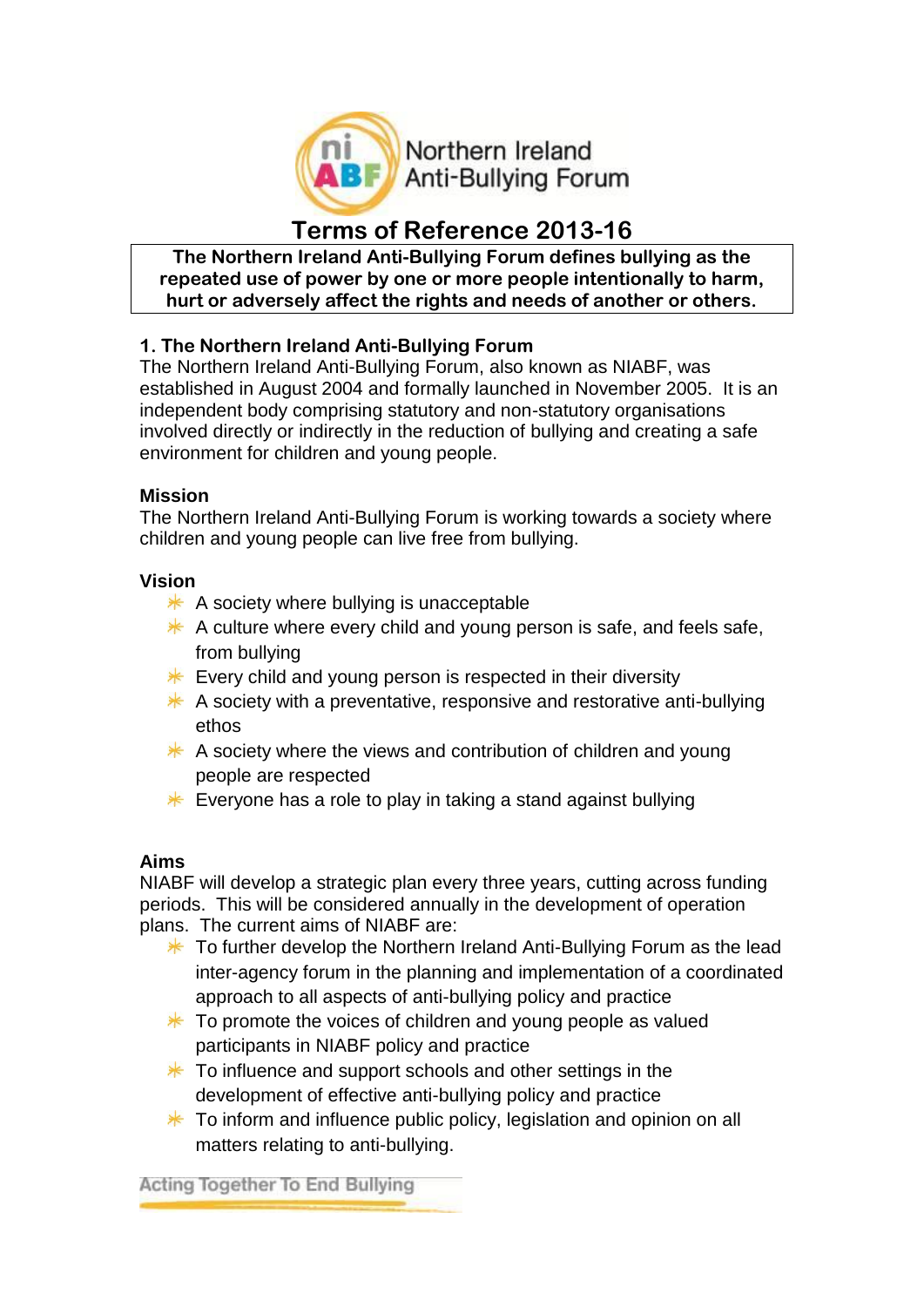#### **Scope**

While NIABF recognises that bullying behaviour occurs in many aspects of life, affecting adults as well as children, the remit of the Northern Ireland Anti-Bullying Forum will extend only to bullying among children and young people. It is not specifically concerned therefore with other aspects of 'good behaviour' except insofar as these promote an anti-bullying ethos.

#### **2. The Structure of the Northern Ireland Anti-Bullying Forum Membership**

- **Membership of the Northern Ireland Anti-Bullying Forum shall be** limited to a maximum of thirty member organisations at any one time.
- **K** Membership of the Northern Ireland Anti-Bullying Forum is open to regional organisations whose work relates to children and young people and who have a particular interest or expertise in bullying.
- $*$  Applications for membership should be made, in writing, to the Chair through the secretariat. Applications should confirm agreement with NIABF's Mission, Vision and Aims, detail how the organisation's work relates to anti-bullying practice and commit to working with other Members to progress the Anti-Bullying Strategy, in accordance with these Terms of Reference.
- ☀ Membership applications will only be considered at the March meeting of the Forum. Successful applicants will be informed within 10 working days from the date of the meeting, and invited to join the Forum at the June meeting. Organisations will not be considered NIABF members until after this meeting.
- $*$  Each Member is expected to ensure that its representative:
	- $*$  maintains continuity of representation
	- $*$  is able to represent the expertise, concerns and relevant knowledge base of the organisation
	- $*$  has the authority to speak on behalf of the organisation
	- **\*** reports back to their organisation on the work of the Forum
	- $*$  works to secure endorsement by their organisation on policy positions or approaches adopted by the Forum
	- $*$  promotes NIABF in external settings where appropriate.
- $*$  If a representative is not present at two or more meetings in one calendar year the organisation will be asked by the Chair or Secretariat to provide a new representative. If no representative attends the following meeting the organisation will be considered to have resigned their membership.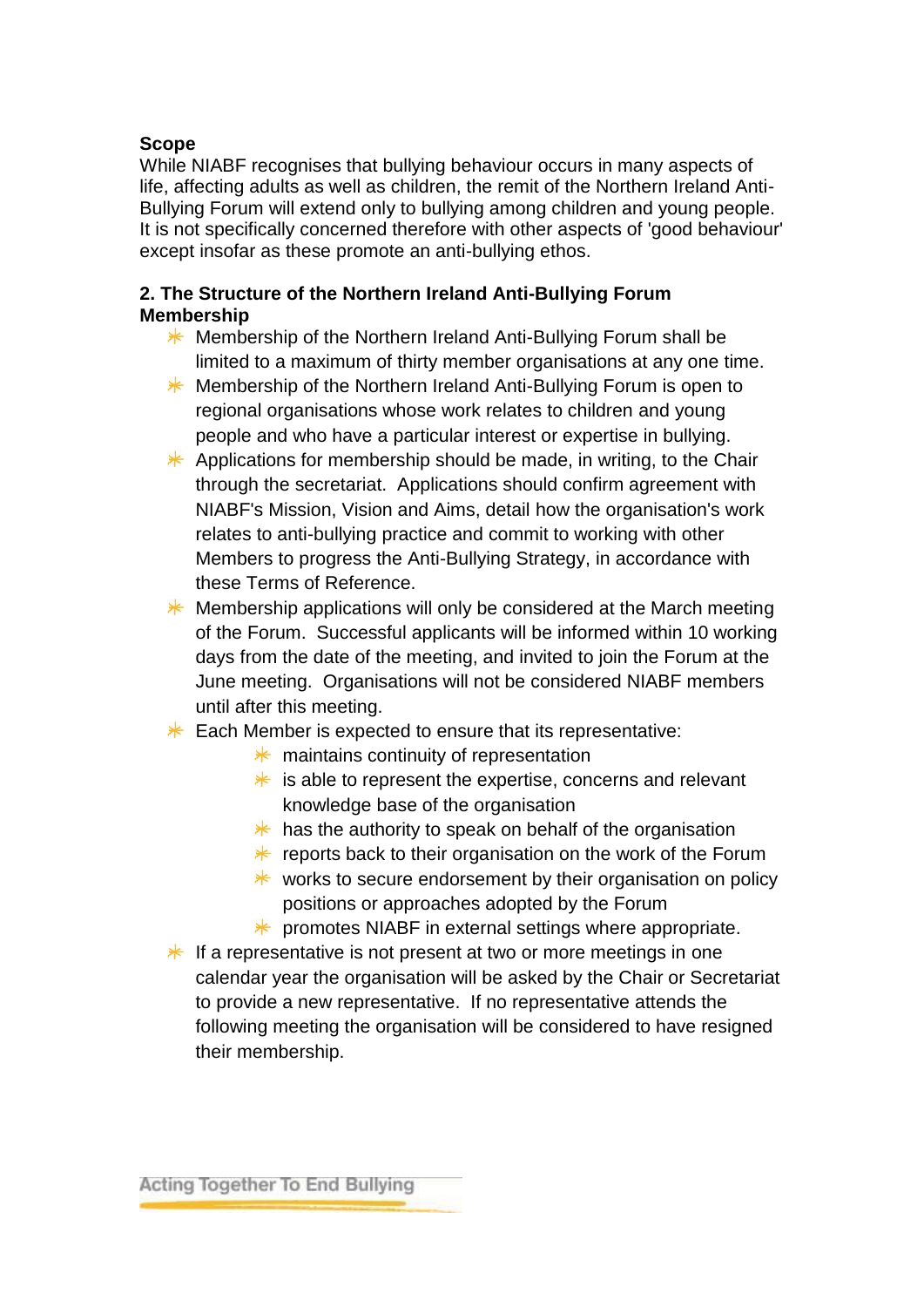### **Chair & Vice-Chair**

- $*$  A Chair and Vice-Chair will be elected from within the membership of the Forum.
- $*$  One post will be held by a representative from the statutory sector. The other will be held by a representative from the non-statutory sector.
- $*$  The term of office will be three years.
- $*$  Posts are held by the individual representative and not by the organisation they represent. If the Chair or Vice-Chair ceases to be the representative for their organisation prior to the end of their term, the post will be considered vacant.
- $*$  Any NIABF Member may propose a vote of no confidence in either the Chair or Vice-Chair. Support from at least three-quarters of Members present would result in the removal of the individual from office.

The NIABF Chair has the following responsibilities:

- $*$  to chair quarterly NIABF meetings, ensuring that Members conduct the business of the agenda in an orderly fashion
- $*$  to assist the Regional Anti-Bullying Coordinator in drawing up an agenda for each meeting, to be circulated at least 3 working days prior to the meeting
- $*$  to represent NIABF at events and make public statements on its behalf when satisfied that position reflects current consensus or agreed policy within the Forum
- $*$  to assist the Regional Anti-Bullying Coordinator to develop a strategy and workplan for NIABF
- $*$  to sign-off all NIABF publications or to delegate this to another NIABF Member

The NIABF Vice-Chair has the following responsibilities:

- $*$  to act as Chair and preside over NIABF meetings in the absence of the **Chair**
- $*$  to assist the Chair in other duties as and when requested
- $*$  to serve as Chair when a motion involving the regular Chair is being discussed
- $*$  to represent NIABF at events and make public statements on its behalf when satisfied that position reflects current consensus or agreed policy within the Forum

## **Host & Secretariat**

The Northern Ireland Anti-Bullying Forum will be hosted under the following terms: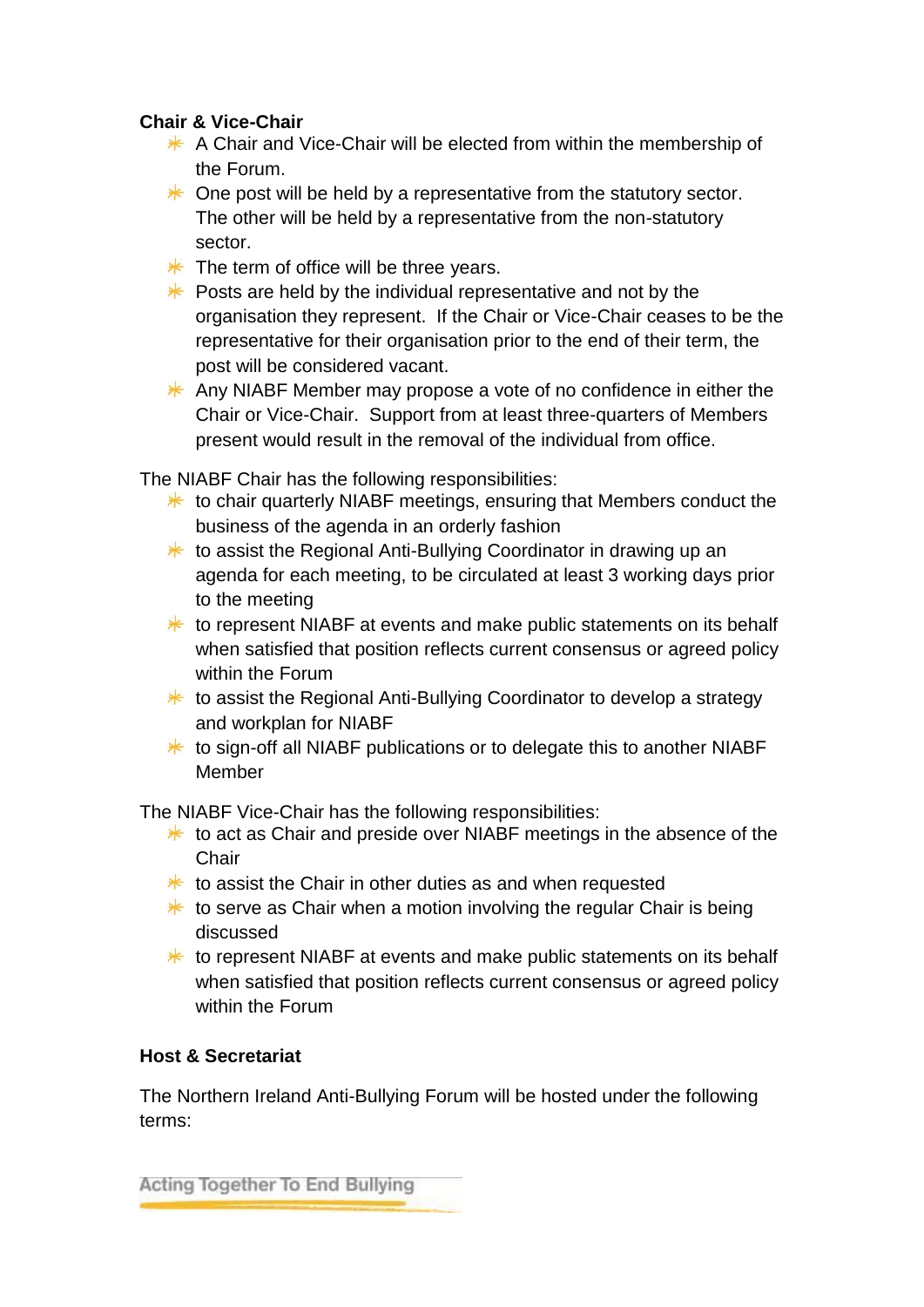- $*$  The hosting of the NIABF will henceforth be on a three-year fixed term basis, subject to the continuing availability of Department of Education funding.
- $*$  The current host is NCB and the current hosting arrangements will continue until 31<sup>st</sup> March 2016 under the funding terms set out in the Letter of Offer from the Department of Education.
- $*$  Subject to funding, the subsequent hosting agreement will run from 1 April  $2016 - 31$ <sup>st</sup> March 2019.
- $*$  The hosting of the NIABF is open to any member organisation.
- $*$  The host organisation may re-apply to host the NIABF, and there are no restrictions on the number of terms an organisation can host the NIABF.
- $*$  The role and requirements of the host organisation are as set out in the *NIABF Hosting Requirements* document.
- $*$  The process and schedule by which a new host is to be selected are as set out in the *Appointment of NIABF Host Organisation* document.
- $*$  Any recommendation by the NIABF for its future hosting must be agreed by the Department of Education before implementation.
- $*$  Should the appointed host organisation decide to relinquish this position or become unable to continue as host during the three-year fixed-term agreement, a new host organisation will be sought from within the membership following the same agreed process.
- $*$  Should the NIABF be dissatisfied with the current host during the three-year fixed-term agreement, the NIABF reserves the right to terminate the hosting agreement by a majority of three-quarters of its membership (to include a majority of representatives from both the statutory and non-statutory sectors).

### **Regional Anti-Bullying Coordinator**

The Northern Ireland Anti-Bullying Forum, through the host organisation, will appoint a coordinator and such other staff as necessary. Line management for the coordinator will be provided by the host organisation, and strategic direction by the Forum through the Chair. The Regional Anti-Bullying Forum Coordinator job description is available from NCB NI.

### **3. Ways of Working of the Northern Ireland Anti-Bullying Forum Meetings**

- $*$  The Forum will meet quarterly, in March, June, September and **December**
- $*$  Additional meetings may be scheduled where the need arises.
- $*$  Decision making within the Forum will be based on consensus. Where this is not possible, a simple majority vote will apply.
- $*$  Standing agenda items will be:
	- **K** Regional Anti-Bullying Coordinator Report
	- $*$  Task Group updates
	- $*$  Inter-Board Update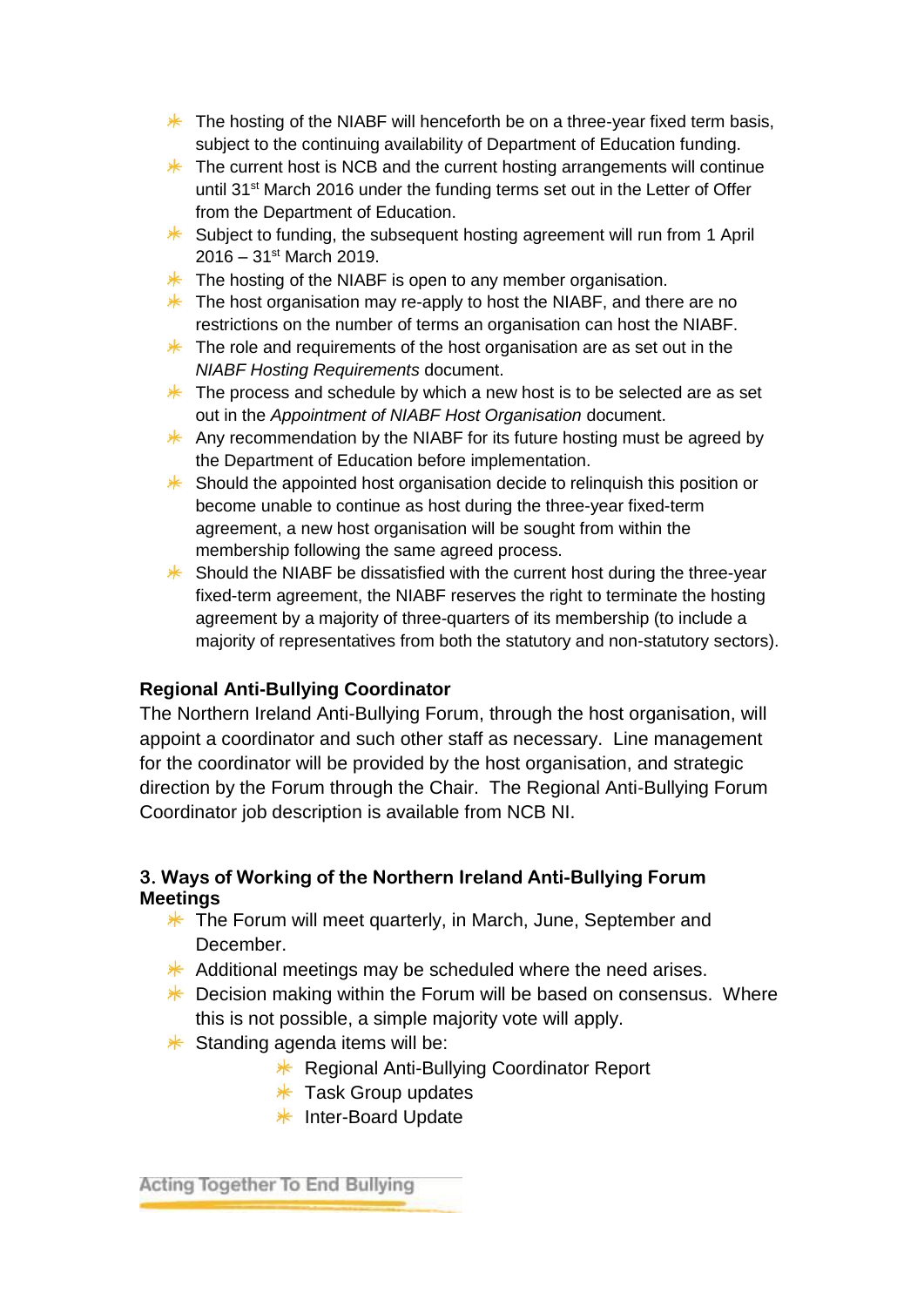- $*$  Members can add items to the agenda by informing the Chair and the Coordinator at least two weeks in advance of any meeting.
- $*$  At each meeting one representative will give a short presentation of the work being taken forward by their organisation in relation to bullying.
- $*$  Individuals or organisations that are not NIABF Members may be invited to specific meetings with the prior knowledge and agreement of the Chair.

### **Task Groups**

- $*$  The Forum may establish thematic Task Groups at the request of any Member or the Coordinator to progress operational and/or strategic issues.
- **\*** Task Groups will be made up of NIABF Members and non-member organisations with a specific interest or expertise in the given area.
- $*$  Each NIABF Member will take a place on at least one Task Group. The representative on the Task Group may be a representative other than that on the Forum itself.
- $*$  Each Task Group will select a Chair. This Chair must be a member of the Forum. The Chair will be responsible for reporting on the work of the Task Group at quarterly NIABF meetings.
- $*$  Each Task Group will develop an Action Plan which must be agreed by the Forum before any work is progressed.
- $*$  The Coordinator will support the work of the Task Groups, however he/she will not attend all Task Group meetings.

## **Communications**

Internal Communications

- $*$  All communications across the Forum, including circulation of meeting papers, will go through the Coordinator.
- $*$  Any Member wishing to circulate information or documents relating to bullying to all Forum Members should forward these to the Coordinator.
- $*$  An updated list of NIABF Members, along with contact details, will be maintained on the Members section of the NIABF website.
- $*$  Wherever possible, Members will be consulted and invited to give comments on documents, publication or resources produced by **NIARF**

External Communications

- $*$  Where appropriate, NIABF will issue statements to media regarding bullying.
- **\*** The Chair, Vice-Chair and Coordinator only are authorised to make public statements on behalf of the Forum, and only where s/he is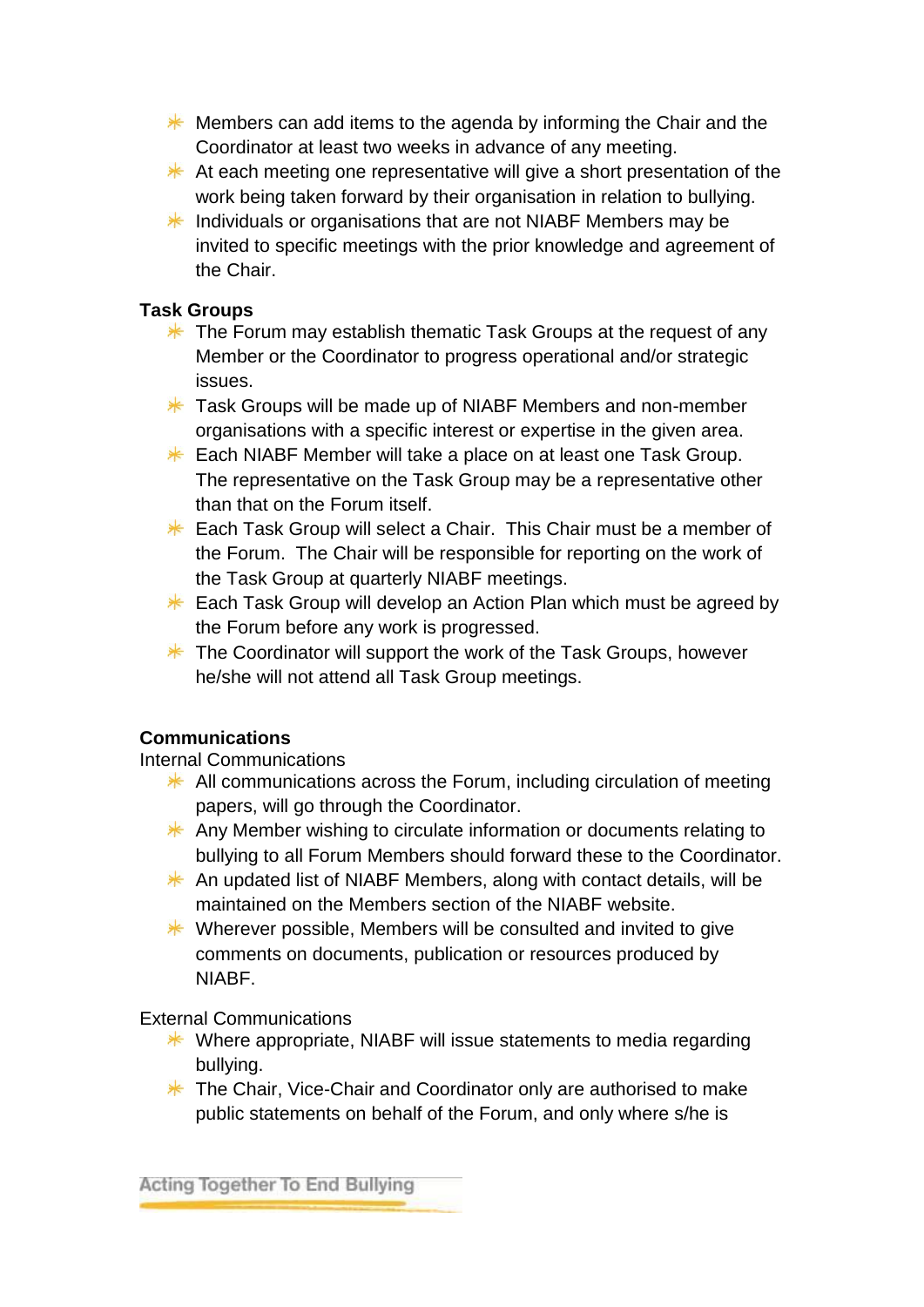satisfied that positions reflect the consensus or agreed policy within the Forum.

- **\*** Other Members may represent the Forum only when authorised to do so by the Chair, and only where s/he is satisfied that positions reflect the consensus or agreed policy within the Forum.
- $*$  All public statements must be reported to the Coordinator for recording at the earliest opportunity.
- $*$  Members are requested to reference their membership of NIABF, including use of the NIABF logo/strapline on materials, when discussing bullying. Guidance on how to use NIABF branding is available.

### **Complaints**

- $*$  Complaints regarding the Forum, or any individual in their capacity as an NIABF Member, should be made in writing to the Chair at the earliest opportunity.
- $*$  The Chair will acknowledge receipt of this complaint within one week and, where applicable, inform all those involved.
- $*$  The Chair will investigate the complaint, including holding discussions with all those involved, within four weeks. All complaints will be resolved using a restorative approach.
- $*$  The Chair will report to the next NIABF meeting on the complaint and the outcomes of the investigation.
- $*$  Where Members are not satisfied that the complaint has been dealt with appropriately the complaint will be referred to an external facilitator for resolution.
- $*$  Where the complaint is in relation to the Chair, complaints should be made to the Vice-Chair who will follow the same process as detailed above.
- $*$  Where the complaint is in relation to the work of the Coordinator, complaints should be made to his/her line manager, and resolved in accordance with the host organisation's policy.

### **Reporting**

Quarterly reports on progress of the NIABF Workplan will be produced by the Coordinator and circulated to all Members.

An annual report will be made in line with the end of each financial year and will outline:

- \* Structure of the Forum
- $*$  Terms of Reference
- $*$  Review of Strategy
- $★$  Operational Planning
- $*$  Financial Report